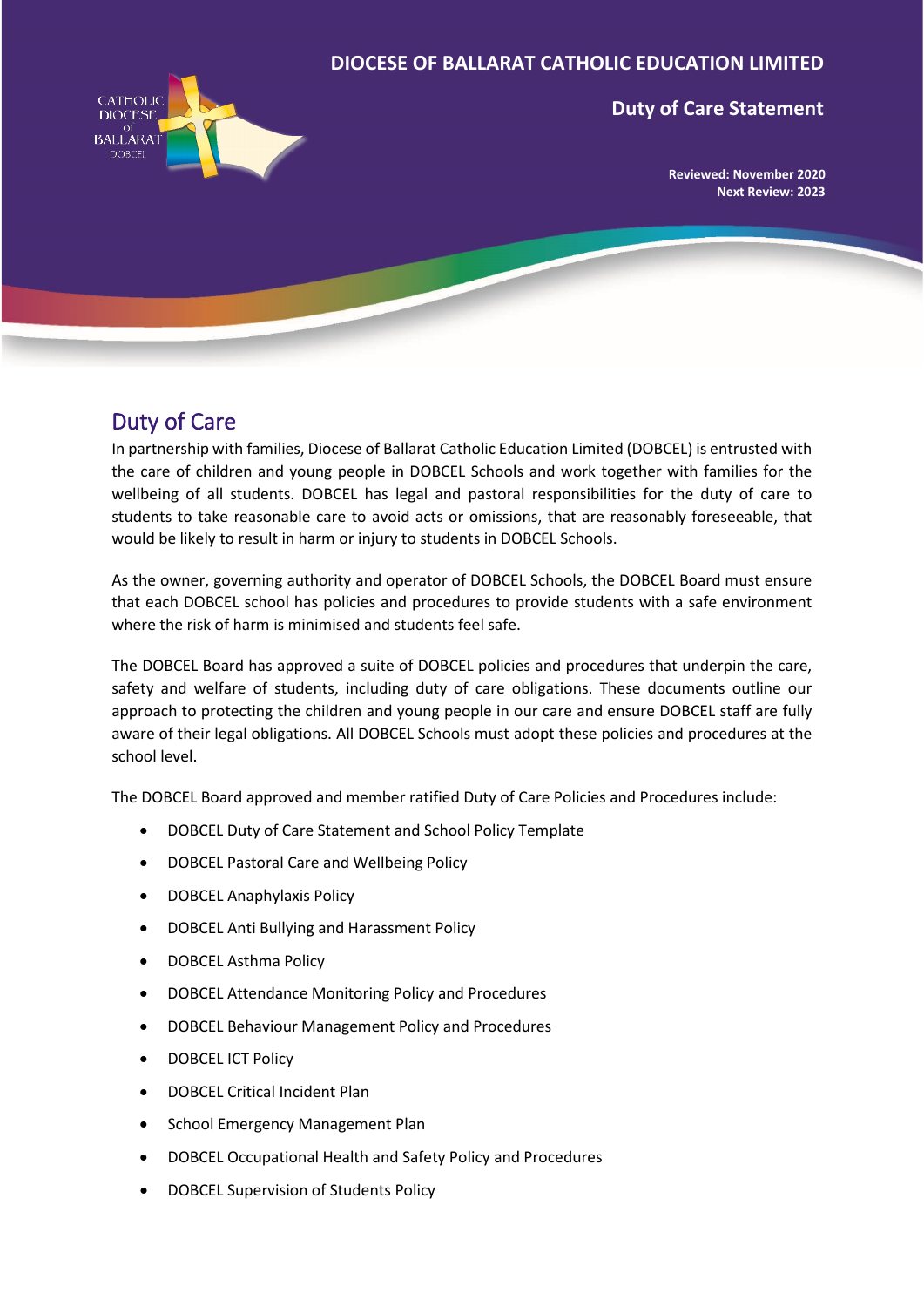# The DOCBEL Board Statement on Duty of Care

The DOBCEL Board has a responsibility to ensure that each DOBCEL School provides a safe learning environment for its students in accordance with Schedule 4, clause 12 of the Education and Training Reform Regulations 2017.

The DOBCEL Board and DOBCEL Schools recognise that:

- it owes all students a duty of care to take reasonable measures to protect them from reasonably foreseeable risks of injury
- it owes a duty to take reasonable care that any student (and other persons) on the premises will not be injured or damaged because of the state of the premises, including things done or omitted to be done to the premises
- it owes a duty to take reasonable precautions to prevent the abuse of a child by an individual associated with the organisation while the child is under the care, supervision or authority of the organisation
- different and sometimes greater measures may need to be taken for younger students or students with disabilities and other vulnerabilities in order to discharge this duty of care
- as part of their professional obligation, all employees in DOBCEL Schools, have a legal duty to take steps to protect students in their charge from the risk of injury or child abuse that are reasonably foreseeable.

The DOBCEL Duty of Care policies and procedures apply to all DOBCEL schools and are applicable to:

- Board members
- all employees
- contractors
- volunteers
- those involved in religious ministry
- and visitors

The DOBCEL Board as the owner and operator of DOBCEL Schools has a responsibility to ensure the duty of care owed by DOBCEL Schools to all students includes:

- ensuring that the employees of DOBCEL Schools understand their obligations and comply with Ministerial Order 870: Child Safe Standards – Managing the risk of child abuse
- provision of suitable and safe school environments
- development of policies to enable school principals to provide adequate systems for supervision of students at all times
- development of policies for the care, safety and welfare of students in DOBCEL Schools
- managing the recruitment, employment, induction and performance of staff in DOBCEL Schools
- managing the risks associated with the prevention of child abuse by an individual associated with DOBCEL Schools or other DOBCEL workplaces

The DOBCEL Board, DOBCEL Management and all staff in DOBCEL Schools are cautioned against giving advice on matters that they are not professionally competent to give (negligent advice). Negligent advice could constitute a breach in duty of care. Advice is to be limited to areas within one's own professional competence and given in situations arising from a role specified for them by the nature of their employment or engagement within DOBCEL Board, Management or DOBCEL Schools.